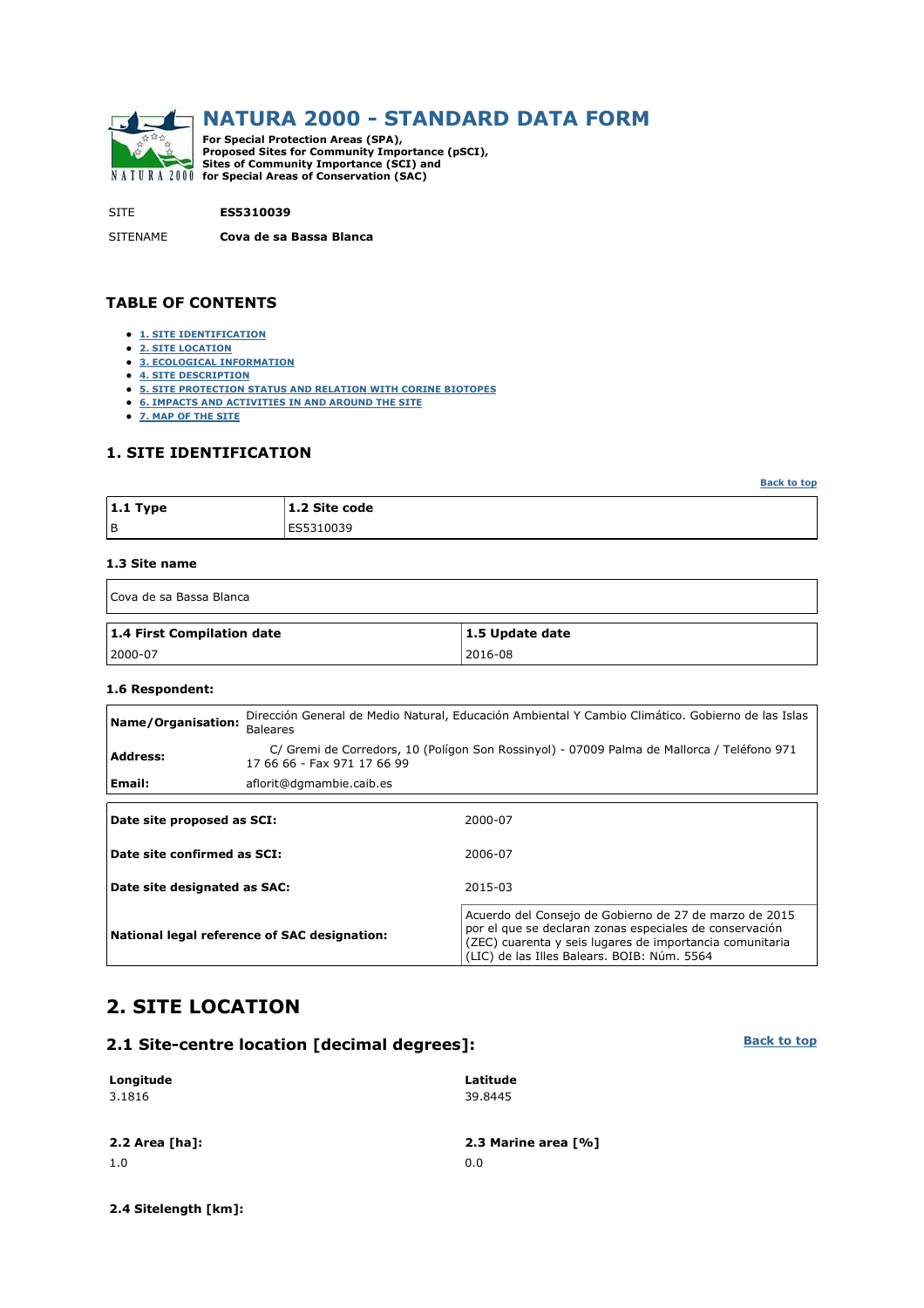#### **2.5 Administrative region code and name**

| <b>NUTS level 2 code</b> | <b>Region Name</b> |
|--------------------------|--------------------|
| ES53                     | Illes Balears      |

#### **2.6 Biogeographical Region(s)**

Mediterranean (100.0

## **3. ECOLOGICAL INFORMATION**

#### **3.1 Habitat types present on the site and assessment for them**

**Back to top**

| <b>Annex I Habitat types</b> |  |         |               | <b>Site assessment</b>   |      |                         |                                   |                     |        |  |
|------------------------------|--|---------|---------------|--------------------------|------|-------------------------|-----------------------------------|---------------------|--------|--|
| Code                         |  | $PF$ NP | Cover<br>[ha] | Cave<br>[number] quality | Data | $\ A B C D$<br>A B C    |                                   |                     |        |  |
|                              |  |         |               |                          |      | <b>Representativity</b> | <b>Relative</b><br><b>Surface</b> | <b>Conservation</b> | Global |  |
| 8310 <sub>0</sub>            |  |         | 0.01          |                          |      | $\overline{\mathsf{A}}$ |                                   | A                   | A      |  |

**PF: for the habitat types that can have a non-priority as well as a priority form (6210, 7130, 9430) enter "X" in the column PF to indicate the priority form. NP: in case that a habitat type no longer exists in the site enter: x (optional) Cover: decimal values can be entered** 

**Caves: for habitat types 8310, 8330 (caves) enter the number of caves if estimated surface is not available.** 

**Data quality: G = 'Good' (e.g. based on surveys); M = 'Moderate' (e.g. based on partial data with some extrapolation); P = 'Poor' (e.g. rough estimation)** 

#### **3.2 Species referred to in Article 4 of Directive 2009/147/EC and listed in Annex II of Directive 92/43/EEC and site evaluation for them**

| <b>Species</b> |                    |                                    |   | <b>Population in the site</b> |   |                           |         |  | <b>Site assessment</b> |                 |                                            |       |       |       |
|----------------|--------------------|------------------------------------|---|-------------------------------|---|---------------------------|---------|--|------------------------|-----------------|--------------------------------------------|-------|-------|-------|
| Group          | <sup>11</sup> Code | <b>Scientific</b><br><b>Name</b>   | s | <b>NP</b>                     |   | $\vert$ Type $\vert$ Size |         |  | Unit $\vert$ Cat.      | Data<br>quality | $\ $ A $ $ B $ $ C $ $ D $ $ A $ $ B $ $ C |       |       |       |
|                |                    |                                    |   |                               |   |                           | Min Max |  | C R V P                |                 | Pop.                                       | Cons. | Isol. | Glob. |
| M              | 1310               | <b>Miniopterus</b><br>schreibersii |   |                               | D |                           |         |  | D                      |                 | C                                          | В     | C     | В     |

**Group: A = Amphibians, B = Birds, F = Fish, I = Invertebrates, M = Mammals, P = Plants, R = Reptiles** 

**S: in case that the data on species are sensitive and therefore have to be blocked for any public access enter: yes** 

**NP: in case that a species is no longer present in the site enter: x (optional) Type: p = permanent, r = reproducing, c = concentration, w = wintering (for plant and non-migratory species use permanent)** 

**Unit: i = individuals, p = pairs or other units according to the Standard list of population units and codes in accordance with Article 12 and 17 reporting (see reference portal)** 

**Abundance categories (Cat.): C = common, R = rare, V = very rare, P = present - to fill if data are deficient (DD) or in addition to population size information Data quality: G = 'Good' (e.g. based on surveys); M = 'Moderate' (e.g. based on** 

**partial data with some extrapolation); P = 'Poor' (e.g. rough estimation); VP = 'Very poor' (use this category only, if not even a rough estimation of the population size can be made, in this case the fields for population size can remain empty, but the field "Abundance categories" has to be filled in)**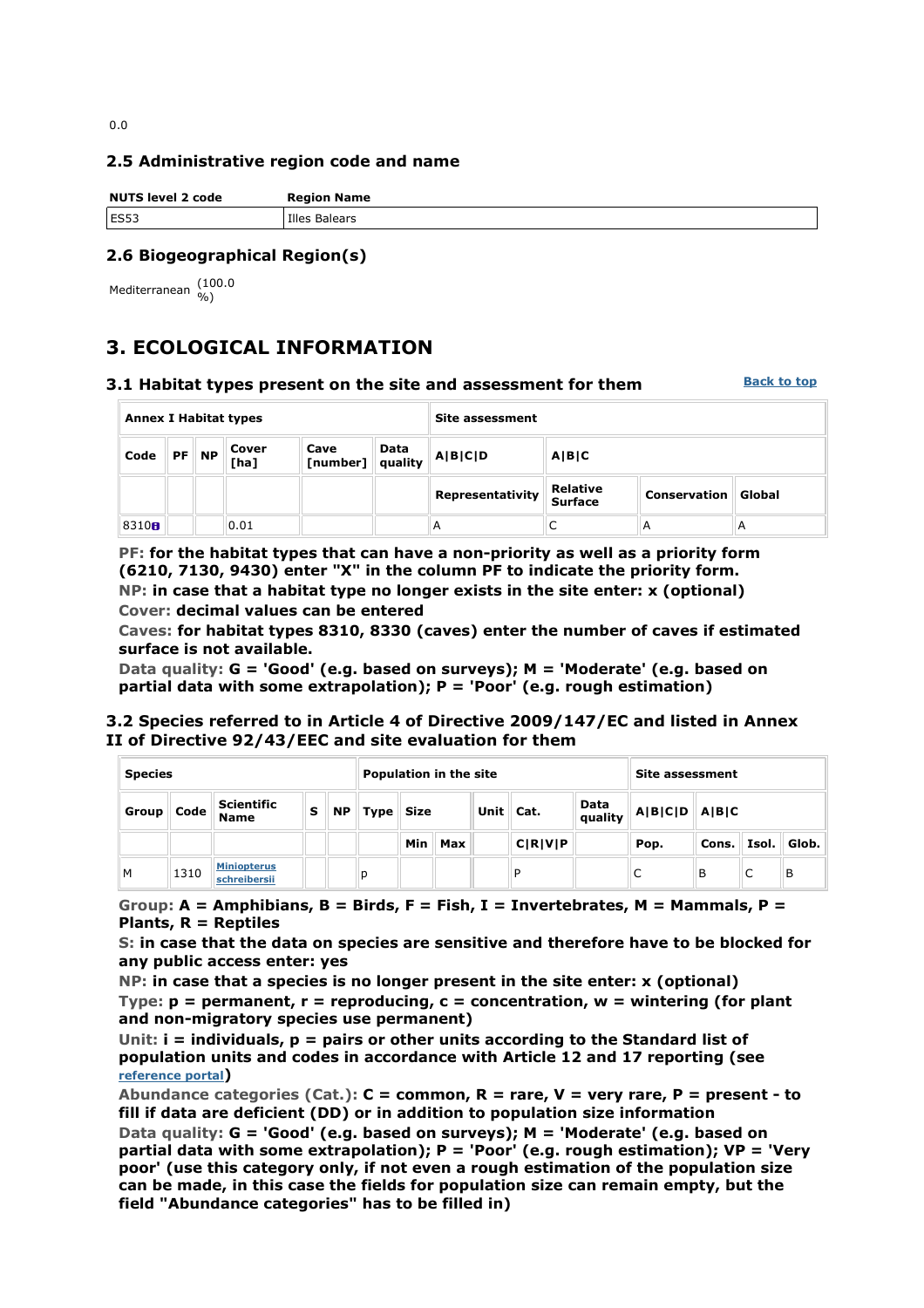#### **3.3 Other important species of flora and fauna (optional)**

| <b>Species</b> |             |                                  |   | Population in the site |             |     |  | <b>Motivation</b>        |                                |     |                         |   |  |   |
|----------------|-------------|----------------------------------|---|------------------------|-------------|-----|--|--------------------------|--------------------------------|-----|-------------------------|---|--|---|
| Group          | <b>CODE</b> | <b>Scientific</b><br><b>Name</b> | s | <b>NP</b>              | <b>Size</b> |     |  | Unit Cat.                | <b>Species</b><br><b>Annex</b> |     | <b>Other categories</b> |   |  |   |
|                |             |                                  |   |                        | Min         | Max |  | C[ <b>R</b> ] <b>V</b> ] | ΙV                             | . v | A                       | в |  | D |
| M              |             | <b>Myotis nattereri</b>          |   |                        |             |     |  |                          |                                |     | Χ                       |   |  |   |

**Group: A = Amphibians, B = Birds, F = Fish, Fu = Fungi, I = Invertebrates, L = Lichens, M = Mammals, P = Plants, R = Reptiles** 

**CODE: for Birds, Annex IV and V species the code as provided in the reference portal should be used in addition to the scientific name** 

**S: in case that the data on species are sensitive and therefore have to be blocked for any public access enter: yes** 

**NP: in case that a species is no longer present in the site enter: x (optional) Unit: i = individuals, p = pairs or other units according to the standard list of population units and codes in accordance with Article 12 and 17 reporting, (see reference portal)** 

**Cat.: Abundance categories: C = common, R = rare, V = very rare, P = present Motivation categories: IV, V: Annex Species (Habitats Directive), A: National Red List data; B: Endemics; C: International Conventions; D: other reasons** 

## **4. SITE DESCRIPTION**

#### **4.1 General site character**

| Habitat class       | % Cover |
|---------------------|---------|
| l N23               | 100.0   |
| Total Habitat Cover | 100     |

#### **Other Site Characteristics**

**Cavidad de origen kárstico predominantemente horizontal con un recorrido superior a los 300 m. En ella se han encontrado restos fósiles de Hypnomys morpheus y Nesiotites hidalgo, mamíferos endémicos ya extinguidos.**

#### **4.2 Quality and importance**

**En esta cavidad se encuentra el isópodo Thyphlocirolana moraguesi (endemismo balear), el pseudoescorpión Roncus vidali (endemismo de Mallorca). El hábitat subterráneo tiene una gran importancia biológica en Baleares al actuar como hábitat refugio para muchas especies de invertebrados troglobios.**

#### **4.4 Ownership (optional)**

| Type            |                        | $\lceil \frac{9}{6} \rceil$ |  |  |
|-----------------|------------------------|-----------------------------|--|--|
|                 | National/Federal       | 0                           |  |  |
|                 | State/Province         | 0                           |  |  |
|                 | Public Local/Municipal | 0                           |  |  |
|                 | Any Public             | 0                           |  |  |
|                 | Joint or Co-Ownership  | 0                           |  |  |
| <b>IPrivate</b> |                        | 100                         |  |  |
| lUnknown        |                        | 0                           |  |  |
| lsum            |                        | 100                         |  |  |

## **5. SITE PROTECTION STATUS (optional)**

#### **5.1 Designation types at national and regional level:**

| Code | Cover [%] | Code | Cover [%] | Code | Cover [%] |  |  |
|------|-----------|------|-----------|------|-----------|--|--|
| ES17 | 100.0     |      |           |      |           |  |  |

#### **Back to top**

#### **Back to top**